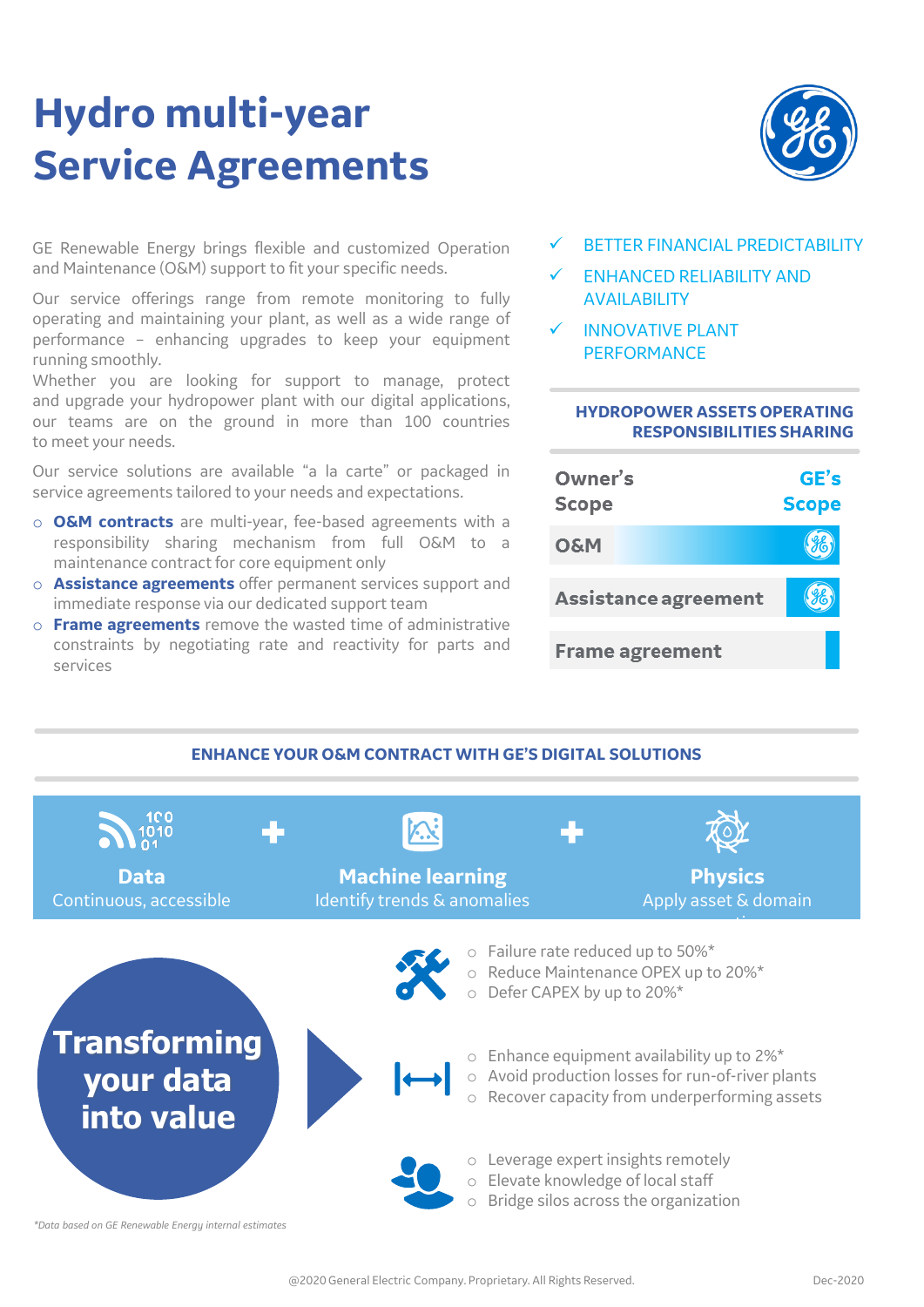

## **MAIN CHARACTERISTICS OF SERVICE AGREEMENT CONTRACTS**

|                                    | <b>Assistance</b><br><b>Agreement</b> | $o$ &m                    | <b>O&amp;M</b>                                          | <b>O&amp;M</b>                                          |
|------------------------------------|---------------------------------------|---------------------------|---------------------------------------------------------|---------------------------------------------------------|
| PLANT SCOPE                        | GE core<br>equipment                  | GF core<br>equipment      | All plant<br>equipment incl.<br><b>Balance of Plant</b> | All plant<br>equipment incl.<br><b>Balance of Plant</b> |
| <b>TYPICAL CONTRACT DURATION</b>   | Multi-years                           | $\geq 5$ years            | $\geq 7$ years                                          | $\geq 10$ years                                         |
| <b>GUARANTEES</b>                  | $48**$ hours<br>response<br>time      | Equipment<br>availability | Plant<br>availability                                   | Plant<br>availability                                   |
| PLANT OPERATION                    |                                       |                           |                                                         | ✔                                                       |
| OPERATION SUPPORT TO CUSTOMER TEAM |                                       | $\checkmark$              | $\checkmark$                                            | $\checkmark$                                            |
| <b>ROUTINE MAINTENANCE</b>         |                                       |                           | $\checkmark$                                            | ✔                                                       |
| <b>PREVENTIVE MAINTENANCE</b>      | Optional                              | $\checkmark$              | $\checkmark$                                            | ✔                                                       |
| <b>CORRECTIVE MAINTENANCE</b>      | Optional                              | ✔                         | $\checkmark$                                            | ✔                                                       |
| <b>SPARE PARTS MANAGEMENT</b>      | Optional                              | Optional                  | $\checkmark$                                            | ✔                                                       |
| <b>EHS MANAGEMENT</b>              |                                       |                           | $\checkmark$                                            | ✔                                                       |
| DIGITAL TOOLS (CMMS, APM)          | Optional                              | Optional                  | $\checkmark$                                            | ✔                                                       |

*\*\* Country and contract specific*

# **SOME OF GE RENEWABLE ENERGY RECENT CONTRACTS AROUND THE GLOBE**